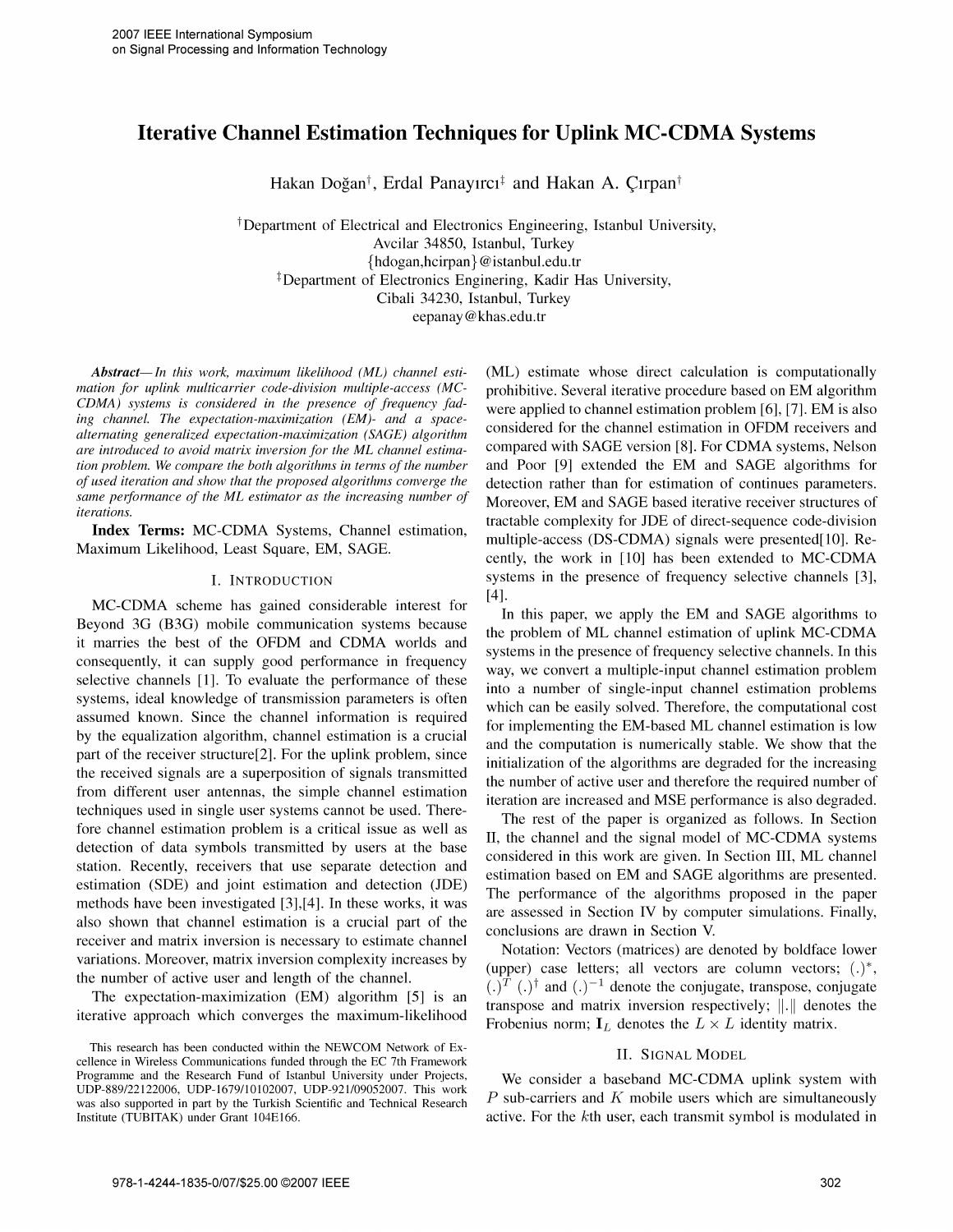the frequency domain by means of a  $P \times 1$  specific spreading Assuming the channel model in the (2) is the correct channel sequence  $c_k$ . After transforming by a P-point IDFT and model that ignores the leakage due to nonuniform channel tap parallel-to-serial (P/S) conversion, a cyclic prefix  $(CP)$  is spacing, the least-squares (LS) solution of (5) which is also the inserted of length equal to at least the channel memory  $(L)$ . maximum-likelihood (ML) channel estimate (assuming known In this work, to simplify the notation, it is assumed that the transmitted symbols) can be written, while  $A$  is of full column spreading factor equals to the number of sub-carriers and all rank[12], as follows users have the same spreading factor. Finally, the signal is transmitted through a multipath channel with impulse response  $\hat{A}$ 

$$
g_k(t) = \sum_{l=1}^{L} g_{k,l} \delta(t - \tau_{k,l})
$$
 (1)

where L is the number of paths in the kth users channel;  $g_{k,l}$ and  $\tau_{k,l}$  are, respectively, the complex fading coefficient and the delay of *l*th path and  $P_k$  is the transmit power of the *k*th user. The fading process is assumed to be white. Note that Here,  $Q_{i,j}$  that is the matrix elements of Q can be evaluated the  $L$ -dimensional discrete channel impulse response vector  $\mathbf{g}_k = [g_{k,1}, g_{k,2}, \cdots, g_{k,L}]$  and the dansmission power  $F_k$  and  $\mathbf{C}_k^T \mathbf{C}_k = \frac{1}{P} \mathbf{I}_P$ <br>can be combined as  $\mathbf{h}_k = \sqrt{P_k} \mathbf{g}_k$ , since they can not be separated from each other.

In the receiver, the received signal is sampled at chip-rate, serial-to-parallel  $(S/P)$  converted, CP is removed, and DFT is then applied to the discrete time signal to obtain the received vector expressed as The problem of interest is the calculation of the inverse of the

$$
\mathbf{y}(m) = \sum_{k=1}^{K} b_k(m) \mathbf{C}_k \mathbf{F} \mathbf{h}_k + \mathbf{w}(m) \ m = 1, 2, ..., M (2)
$$

the kth users spreading code ;  $\mathbf{F} \in \mathbb{C}^{P \times L^{\mathsf{T}}}$  denotes the DFT matrix with the  $(k, l)$ th element given by  $e^{-j2\pi kl/P}$ ; and A. EM algorithm  $\mathbf{w}(m)$  is the P  $\times$  1 zero-mean, i.i.d. complex Gaussian vector The suitable approach for applying the EM algorithm for that models the additive noise in the  $P$  tones, with variance the problem at hand is to decompose the received signal in  $\sigma^2/2$  per dimension. (2) into the sum [5] as follows

Suppose M symbols are transmitted. We stack  $y(m)$  as  $\mathbf{y}=[\mathbf{y}^T(1), ..., \mathbf{y}^T(M)]^T$ . Then the received signal model can be written as be written as  $\frac{1}{k}$ 

$$
\mathbf{y} = \begin{bmatrix} b_1(1)\mathbf{C}_1\mathbf{F} & \cdots & b_K(1)\mathbf{C}_K\mathbf{F} \\ \vdots & \ddots & \vdots \\ b_1(M)\mathbf{C}_1\mathbf{F} & \cdots & b_K(M)\mathbf{C}_K\mathbf{F} \end{bmatrix} \begin{bmatrix} \mathbf{h}_1 \\ \vdots \\ \mathbf{h}_K \end{bmatrix} + \begin{bmatrix} \mathbf{w}(1) \\ \vdots \\ \mathbf{w}(M) \end{bmatrix} \quad \mathbf{y}_k = \begin{bmatrix} b_k(1)\mathbf{C}_k & 0 & 0 \\ 0 & \ddots & 0 \\ 0 & 0 & b_k(M)\mathbf{C}_k \end{bmatrix} \begin{bmatrix} \mathbf{F} \\ \vdots \\ \mathbf{F} \end{bmatrix} \begin{bmatrix} \mathbf{w}_k(1) \\ \vdots \\ \mathbf{w}(M) \end{bmatrix}.
$$

and can be rewritten in more succinct form

$$
y = Ah + w \tag{4}
$$

Estimation of the channel impulse response vector is obtained by directly minimizing the following cost function

$$
\hat{\mathbf{h}} = \underset{\mathbf{h}}{\text{arg min}} \left\{ \|\mathbf{y} - \mathbf{A}\mathbf{h}\|^2 \right\} \tag{5}
$$

$$
\hat{\mathbf{A}}_{\mathrm{ML}} = (\mathbf{A}^{\dagger} \mathbf{A})^{-1} \mathbf{A}^{\dagger} \mathbf{y} \tag{6}
$$

where

$$
\mathbf{A}^{\dagger} \mathbf{A} \triangleq \mathbf{Q} = \left[ \begin{array}{cccc} \mathbf{Q}_{1,1} & \mathbf{Q}_{1,2} & \cdots & \mathbf{Q}_{1,K} \\ \mathbf{Q}_{2,1} & \mathbf{Q}_{2,2} & \cdots & \mathbf{Q}_{2,K} \\ \vdots & & \ddots & \vdots \\ \mathbf{Q}_{K,1} & & \cdots & \mathbf{Q}_{K,K} \end{array} \right] \qquad (7)
$$

as follows using the properties  $b_k^*(m)b_k(m) = 1$ ,  $\mathbf{F}^\dagger \mathbf{F} = P \mathbf{I}_L$  $g_k = [g_{k,1}, g_{k,2}, \cdots, g_{k,L}]^T$  and the transmission power  $P_k$  as follows using the properties  $b_k^*(m)b_k(m) = 1$ ,  $\mathbf{F}^\dagger \mathbf{F} = P \mathbf{I}_L$ 

$$
\mathbf{Q}_{i,j} = \begin{cases} M \times \mathbf{I}_L & i = j \\ \sum_{m=1}^M \mathbf{F}^\dagger \mathbf{C}_i b_i^*(m) b_j(m) \mathbf{C}_j \mathbf{F} & i \neq j \end{cases}
$$
 (8)

 $KL \times KL$  square matrix in (6). The inverse of Q is of computational complexity  $(O((KL)^3))$  and requires significant computation for large values of  $L$  and  $K$ . Especially, ongoing research with goal of increasing user capacity, the number of where  $b_k(m)$  denotes data sent by the user k within the mth active user K will be increased enormously. Therefore, instead symbol:  $C_k = \text{diag}(c_k)$  with  $c_k = [c_{k1}, c_{k1}, ..., c_{kp}]^T$  where each chip,  $c_{ik}$ , takes values in the set  ${-\frac{1}{\sqrt{P}}, \frac{1}{\sqrt{P}}}$  denoting of directly minimizing (5), Expectation-Maximization (EM) and its generalized version SAGE algorithms will be proposed.

$$
\mathbf{y} = \sum_{k=1}^{K} \mathbf{y}_k \tag{9}
$$

$$
\mathbf{y} = \begin{bmatrix} \vdots & \ddots & \vdots \\ b_1(M)\mathbf{C}_1\mathbf{F} & \cdots & b_K(M)\mathbf{C}_K\mathbf{F} \end{bmatrix} \begin{bmatrix} \vdots \\ \mathbf{h}_K \end{bmatrix} + \begin{bmatrix} \vdots \\ \mathbf{w}(M) \end{bmatrix} \mathbf{y}_k = \begin{bmatrix} b_k(1)\mathbf{C}_k & 0 & 0 \\ 0 & \ddots & 0 \\ 0 & 0 & b_k(M)\mathbf{C}_k \end{bmatrix} \begin{bmatrix} \mathbf{F} \\ \vdots \\ \mathbf{F} \end{bmatrix} [\mathbf{h}_k] + \begin{bmatrix} \mathbf{w}_k(1) \\ \vdots \\ \mathbf{w}_k(M) \end{bmatrix} (10)
$$

Here,  $y_k$  represents the received signal component transmitted by the kth user through the channel with impulse response  $h_k$ . where **A** and **h** are  $MP \times KL$  and  $KL \times 1$  dimension matrices. Note that **y** and **y**<sub>k</sub> in (9) are treated as the complete and the incomplete data respectively in the EM approach employed.

III. MAXIMUM-LIKELIHOOD (ML) CHANNEL ESTIMATION Equation (10) can be written in more succinct form as

$$
\mathbf{y}_k = \mathbf{X}_k \tilde{\mathbf{F}} \mathbf{h}_k + \mathbf{w}_k \qquad 1 \le k \le K \tag{11}
$$

rg min  ${\|{\bf y} - {\bf A}{\bf h}\|^2}$  (5) The Gaussian noise vector,  ${\bf w}_k$  in (11) represents the portion of w in the decomposition defined by  $\sum_{k=1}^{K} {\bf w}_k = {\bf w}$ , whose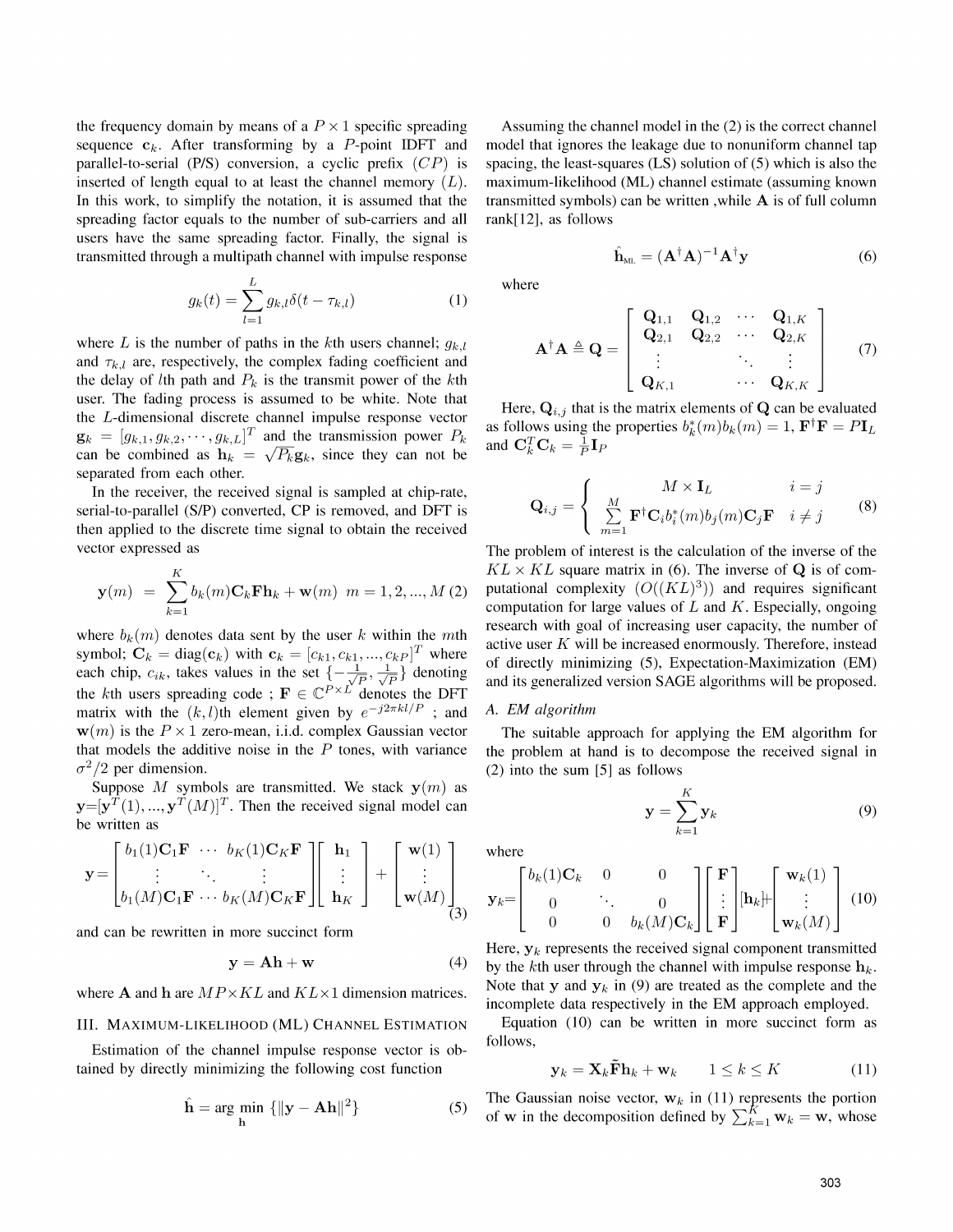variance is  $\sigma^2 \beta_k$ . The coefficients  $\beta_k$  determine the part of the  $\Box$ noise power of w assigned to  $y_k$ , satisfying  $\sum_{k=1}^{K^-} \beta_k = 1$ ,  $\beta_k$  is the same same same same same.  $0 \leq \beta_k \leq 1$ .

At the  $q$ th iteration the EM algorithm computes in a first step, called Expectation Step (E-Step). Following the EM technique presented in  $[8]$ , the algorithm estimates the... corresponding component in the received signal for each of  $\frac{1}{2}$ ,  $\frac{1}{2}$ ,  $\frac{1}{2}$ ,  $\frac{1}{2}$ ,  $\frac{1}{2}$ ,  $\frac{1}{2}$ ,  $\frac{1}{2}$ the user links as follows,

**E-Step:** For k=1,2,...K, compute  $\hat{\mathbf{r}}$   $(\mathbf{q})$   $\mathbf{v}$   $\tilde{\mathbf{r}}$   $(\mathbf{q})$   $(\mathbf{r})$   $(\mathbf{r})$   $(\mathbf{r})$   $(\mathbf{r})$   $(\mathbf{r})$   $(\mathbf{r})$   $(\mathbf{r})$   $(\mathbf{r})$   $(\mathbf{r})$   $(\mathbf{r})$   $(\mathbf{r})$   $(\mathbf{r})$   $(\mathbf{r})$   $(\mathbf{r})$   $(\mathbf{r})$   $(\$ 

$$
\hat{\mathbf{z}}_k^{(q)} = \mathbf{X}_k \tilde{\mathbf{F}} \mathbf{h}_k^{(q)}
$$
(12)

$$
\hat{\mathbf{y}}_k^{(q)} = \hat{\mathbf{z}}_k^{(q)} + \beta_k \left[ \mathbf{y} - \sum_{k=1}^K \hat{\mathbf{z}}_k^{(q)} \right] \tag{13}
$$

**M-Step**: For  $k=1,2,...,K$ , compute

 $\overline{\phantom{a}}$ 

$$
\hat{\mathbf{h}}_k^{(q)} = \underset{\mathbf{h}_k}{\text{arg min}} \left\{ \left\| \hat{\mathbf{y}}_k^{(q)} - \mathbf{X}_k \tilde{\mathbf{F}} \mathbf{h}_k \right\|^2 \right\} \tag{14}
$$

Solving (14), we can calculate channel impulse response for the kth user as follows: Fig. 1. Convergence of MSE with respect to number of iterations

$$
\hat{\mathbf{h}}_k^{(q+1)} = \tilde{\mathbf{F}}^\dagger \mathbf{X}_k^{-1} \mathbf{y}_k^{(q)} \tag{15} \text{ for (L=4, T=8)}
$$

In this step, as in the conventional OFDM scheme (single user), it divides the corresponding component by the reference For symbols in the frequency domain and then multiply by  $\bf{F}$  to obtain an updated estimate of the channel impulse response. The EM algorithm do not require any matrix inversion because Choosing initial values for the EM algorithm is an important

The SAGE algorithm proposed by Fessler et al. [11] is generalization of the EM algorithm. Rather than updating all parameters simultaneously at iteration q, updates only As expected from Eq.(21), increasing the number of active user the algorithm estimates the corresponding component in for convergency as will be shown in the simulation section. the received signal for each of the user links as follows, **Initialization:** For  $1 \leq k \leq K$  IV. SIMULATIONS

$$
\hat{\mathbf{z}}_k^{(0)} = \mathbf{X}_k \tilde{\mathbf{F}} \mathbf{h}_k^{(0)} \tag{16}
$$

compute

$$
\hat{\mathbf{y}}_k^{(q)} = \hat{\mathbf{z}}_k^{(q)} + \beta_k \left[ \mathbf{y} - \sum_{k=1}^K \hat{\mathbf{z}}_k^{(q)} \right] \tag{17}
$$

$$
\hat{\mathbf{h}}_k^{(q+1)} = \tilde{\mathbf{F}}^\dagger \mathbf{X}_k^{-1} \mathbf{y}_k^{(q)} \tag{18}
$$

$$
\hat{\mathbf{z}}_k^{(q+1)} = \mathbf{X}_k \tilde{\mathbf{F}} \mathbf{h}_k^{(q+1)} \tag{19}
$$



of the EM-type estimators compared with the MSE of the ML estima-<br>tor.(L=4,T=8)

$$
\frac{1 \le j \le K \text{ and } j \ne k}{\hat{\mathbf{z}}_k^{(q+1)}} = \hat{\mathbf{z}}_k^{(q)}
$$
(20)

 $X_k$  is a diagonal matrix. issue for the convergence of speed of the both algorithm. We B. SAGE algorithm can obtain an initial estimate of the channel for the EM-type iteration as follows:

$$
\hat{\mathbf{h}}_k^{(0)} = \tilde{\mathbf{F}}^\dagger \mathbf{X}_k^{-1} \mathbf{y}.\tag{21}
$$

a subset of the elements of the parameter vector in each will degrade the initialization performance of the algorithm. iteration. Following the SAGE technique presented in [8], This in turn, will increase the number of iterations necessary

To demonstrate the performance of the proposed channel estimators, we simulate uplink MC-CDMA systems operating At the qth iteration (q=0,1,2,...): For  $k = 1 + [q \mod K]$ , in the presence of frequency selective channels. In computer simulations, we assume that all users are received with the same power level  $(P_k=1)$ . Orthogonal Walsh sequences selected as a spreading code and the processing gain is chosen equal to the number of subcarriers  $P = 16$ . Each user sends its data frame composed of. T pilot symbols, and F data symbols, over mobile fading channel. Wireless channels between mobiles antennas and the receiver antenna are modeled based on a realistic channel model determined by COST-207 project in which Typical Urban(TU)channel model is considered having the channel length  $L$  and the channel tap gains are given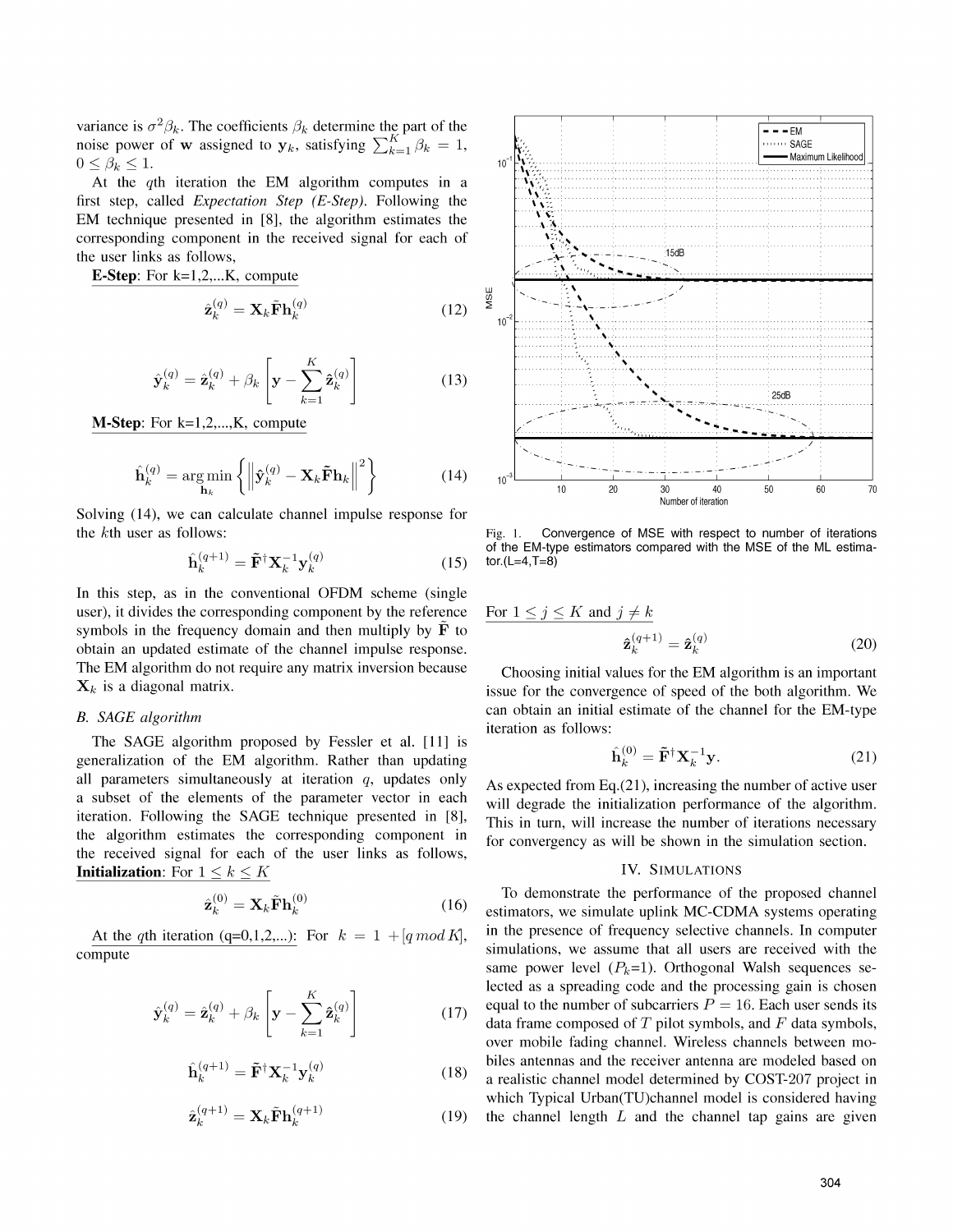in Table 1. QPSK signal modulation format is adopted with bandwidth is chosen as 1.228 MHz (Qual Comm-CDMA).

| Table 1. Taps Power |        |             |
|---------------------|--------|-------------|
| Delay $(\mu sn)$    | Linear | Logarithmic |
|                     | 0.6564 | $-1.8286$   |
| 0.81                | 0.2086 | $-6.8072$   |
| 1.62                | 0.0790 | $-11.0210$  |
| 2.44                | 0.0560 | $-12.5171$  |

At receiver, the initial ML channel estimate is obtained by using T preamble symbols. Fig.1 compares the mean-square  $\frac{w}{2}$  error (MSF) performance of the FM-type algorithms as a error (MSE) performance of the EM-type algorithms as a function of the number of iterations for the number of active users is  $K = 8$ . For all simulations weight coefficients in (13) are chosen to be equal, i.e.,  $\beta_k=1/K$ . It also includes comparisons with the MSE of the ML estimator. It is shown that the SAGE algorithm converges to the ML estimate within 16 iterations on average SNR  $15$  dB, while the EM algorithm converges to the ML estimate within <sup>30</sup> iterations. It was also shown that required the number of used iterations are increased to 24 and 60 for SAGE and EM respectively for SNR 25dB.  $\frac{1}{10}$ every  $K$  iterations while all of them are updated for every one iteration in the EM algorithm, we can count K iterations of Fig. 2. MSE performances of EM type and ML estimator as a function the SAGE algorithm as if one iteration for EM algorithm as a of active user function of complexity requirement. In this case, performance difference between SAGE and EM can be seen more clearly.

In Fig.2, increasing number of active users has been investigated. It was shown that performance of the ML channel estimator is degraded by the increasing the number of active  $\Box$   $\Box$ user K because it needs to estimate more parameters  $h_k$  for  $\left| \bigcup_{k=1}^{N} A_k \right|$ constant pilot number T. Moreover, increasing the number of Full Load System (K=16) active user also affects the initialization of the EM and SAGE  $\left|\right|$  S algorithm. Therefore, the number of required iterations for the EM and SAGE algorithm to converge the ML performance are  $\frac{1}{2}$ also increase by the increasing of the number of active user.  $\mathbf{X} = \mathbf{X} \mathbf{X} + \mathbf{X} \mathbf{X} + \mathbf{X} \mathbf{X} + \mathbf{X} \mathbf{X} + \mathbf{X} \mathbf{X} + \mathbf{X} \mathbf{X} + \mathbf{X} \mathbf{X} + \mathbf{X} \mathbf{X} + \mathbf{X} \mathbf{X} + \mathbf{X} \mathbf{X} + \mathbf{X} \mathbf{X} + \mathbf{X} \math$ This fact can be demonstrated by the increasing the number  $\frac{1}{10}$ of channel taps number, *L*.<br>In Fig 2, it is demonstrated that the required number of  $\frac{w}{2}$ 

In Fig  $2$ , it is demonstrated that the required number of iteration are increased and MSE performance is also degraded for  $K = 12$ . It is also expected that this performance degradation continues for a full load system  $K = 16$ . Therefore, in Fig. 3, the number of pilot tones  $T$  are increased to improve channel estimation performance for  $K = 16$ . With increasing pilot tones, both MSE error and the number of iteration lead to decreasing as shown in Fig 3. It was concluded that increased observed vector length supply lower MSE error and initialization of both EM and SAGE are also improved.

The problem of maximum likelihood channel estimation for uplink MC-CDMA systems operating in the presence of Fig. 3. MSE performances of EM type and ML estimator as a function for uplink MC-CDMA systems operating in the presence of  $\frac{1}{\pi}$  function of number of used pilot frequency selective fading channels was investigated. We presented an iterative approach based on <sup>a</sup> version of the EM type